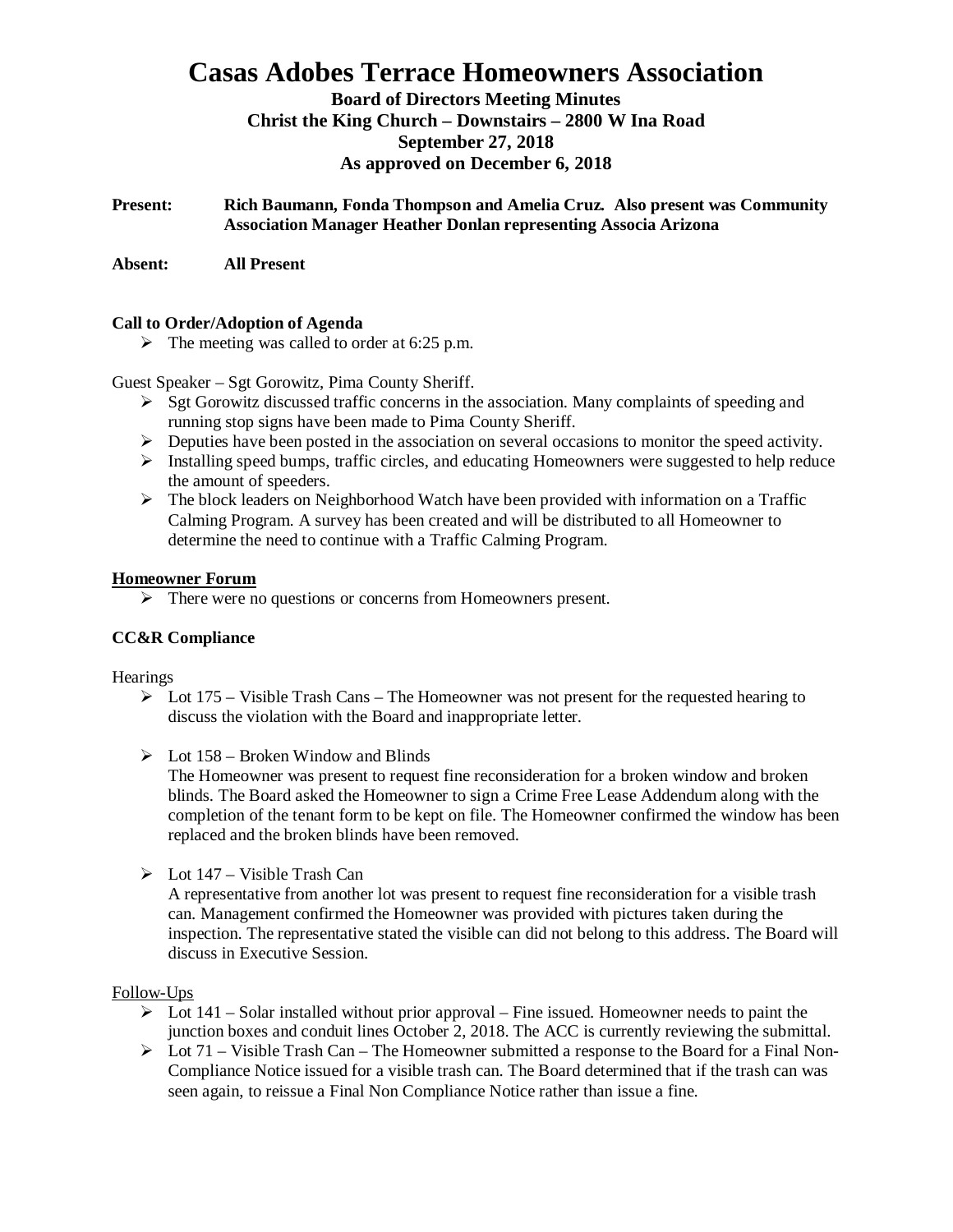# **Casas Adobes Terrace Homeowners Association**

# **Board of Directors Meeting Minutes Christ the King Church – Downstairs – 2800 W Ina Road September 27, 2018 As approved on December 6, 2018**

 $\triangleright$  Lot 78 – Ratify Fine Removal for 1 Tree by AIL

*A motion to ratify the AIL approval to remove the fines for lot 78 was made, seconded, and passed with a unanimous vote.*

## **Approval of Minutes**

*A motion to approve the July 26, 2018 minutes as amended was made, seconded and passed with a unanimous vote.*

*A motion to adopt the July 3, 2018 and the August 7, 2018 ACC minutes as presented was made, seconded and passed with a unanimous vote.*

### **Financial Report**

- $\triangleright$  The July 2018 and August 2018 financials were provided to the Board for review.
- $\triangleright$  As of August 31, 2018 Operating funds total \$55,984.82.
- $\triangleright$  The total amount for all Reserve funds total \$54,226.54.
- $\triangleright$  Delinquencies were discussed.
- $\triangleright$  Based on the current figures, no assessment increase is required for 2019.

*A motion to transfer \$5,000 from the Operating account to the Reserve Account was made, seconded, and passed with a unanimous vote.*

### **The July 2018 and August 2018 financials were accepted as presented.**

### **Officer, Committee and Management Reports**

### Officers Report

 $\triangleright$  No report was given

### ACC

 $\triangleright$  Minutes were provided.

### Landscape

 $\triangleright$  7 sprinklers were recently replaced at the park. A 2 inch pipe needed repaired due to tree root damage.

### Website

 $\triangleright$  The web-site continues to be updated monthly.

### Associa

- $\triangleright$  A management report was provided to the Board which documented all management activities since the previous meeting.
- $\triangleright$  There were no questions or corrections.